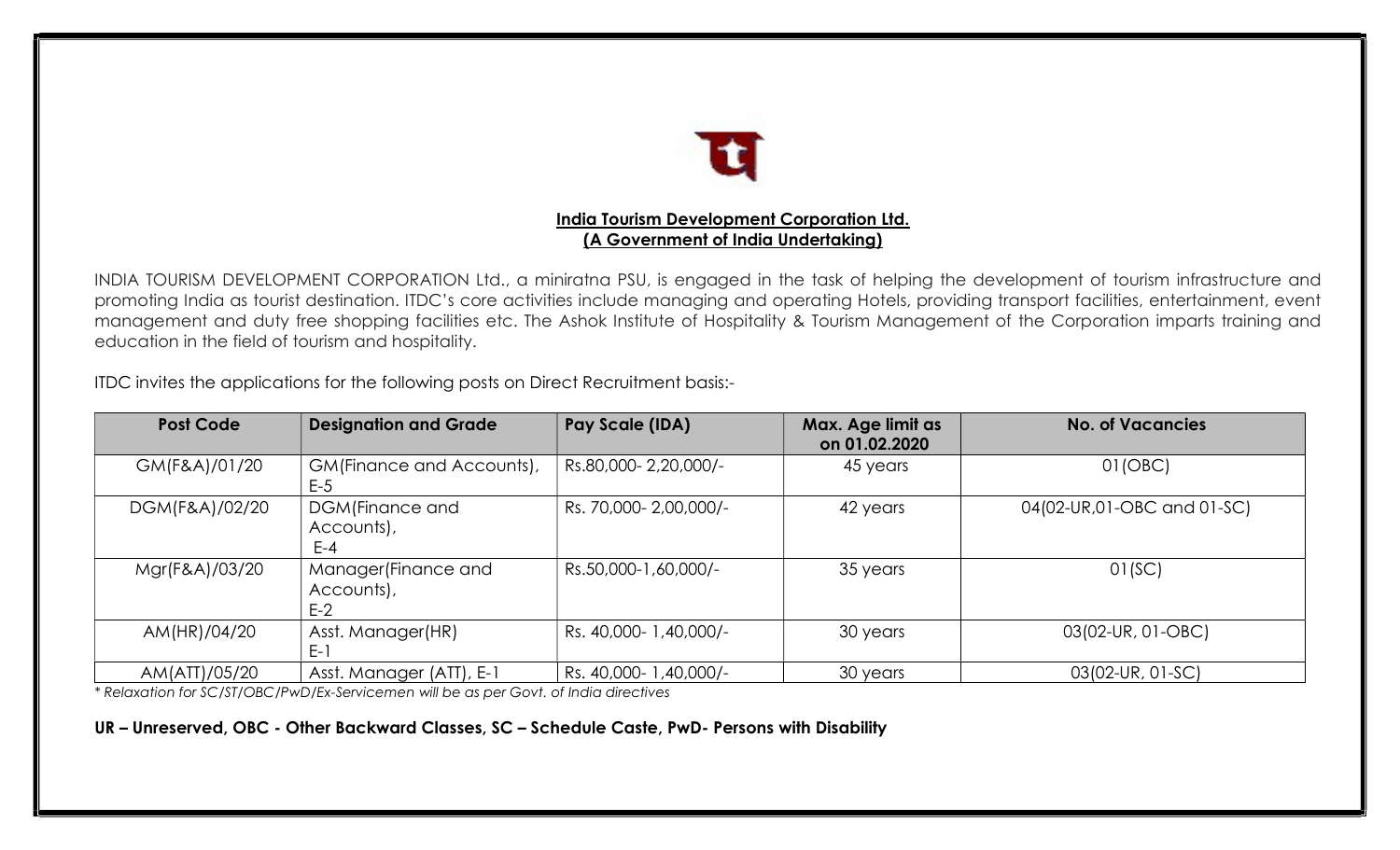## **Eligibility Criteria**

| Post              | GM(F&A)                                                                                                                                                                                                                                                                                                                                                         |
|-------------------|-----------------------------------------------------------------------------------------------------------------------------------------------------------------------------------------------------------------------------------------------------------------------------------------------------------------------------------------------------------------|
| <b>Post Code</b>  | GM(F&A)/01/20                                                                                                                                                                                                                                                                                                                                                   |
| Qualification     | CA/ ICWA or Post Graduate Diploma in Management (with specialization in finance) / MBA (Finance) (in 1st Div. or Ä" Grade)<br>from any recognized University/Institute in India.                                                                                                                                                                                |
| <b>Experience</b> | Minimum 15 years post qualification executive experience in the relevant field.                                                                                                                                                                                                                                                                                 |
|                   | Executive who are working / worked in Govt., PSU etc. should have experience of two years in one scale below i.e. 70,000-<br>2,00,000(IDA)(E-4) or Rs. 78,800-2,09,200(CDA)on regular basis.                                                                                                                                                                    |
|                   | <b>OR</b>                                                                                                                                                                                                                                                                                                                                                       |
|                   | Executive who are working / worked in Private Sector / Banking / Insurance /Financial Sector should have at least 02 years of<br>experience in companies listed on NSE or BSE (in group A or B) out of prescribed total minimum 15 years post qualification<br>experience and should have drawn minimum Annual CTC of Rs. 16 lakh per annum for last two years. |
| Desirable :-      | 1. Company Secretary<br>2. Candidate should have working knowledge/conversant in computer applications such as MS Office                                                                                                                                                                                                                                        |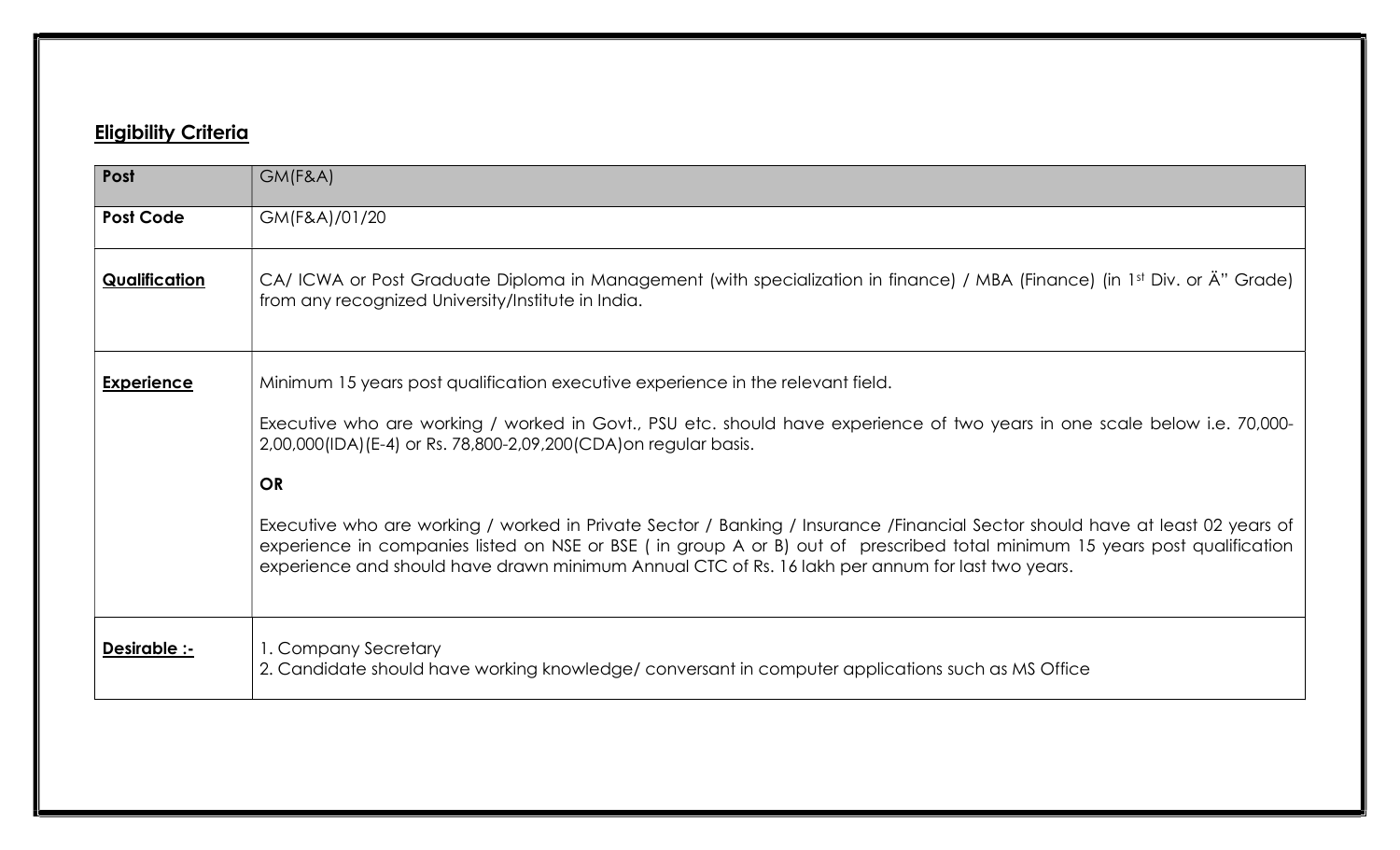| Post              | DGM(F&A)                                                                                                                                                                                                                                                                                                                                                         |
|-------------------|------------------------------------------------------------------------------------------------------------------------------------------------------------------------------------------------------------------------------------------------------------------------------------------------------------------------------------------------------------------|
| <b>Post Code</b>  | DGM(F&A)/02/20                                                                                                                                                                                                                                                                                                                                                   |
| Qualification     | CA/ ICWA or Post Graduate Diploma in Management (with specialization in finance) / MBA (Finance) (in 1st Div. or Ä" Grade)<br>from any recognized University/Institute in India.                                                                                                                                                                                 |
| <b>Experience</b> | Minimum 12 years post qualification executive experience in the relevant field.                                                                                                                                                                                                                                                                                  |
|                   | Executives who are working / worked in Govt., PSU etc. should have experience of two years in one scale below i.e. 60,000-<br>180,000/-(IDA)(E-3) or Rs. 67,700-2,08,700/- (CDA) on regular basis.                                                                                                                                                               |
|                   | <b>OR</b>                                                                                                                                                                                                                                                                                                                                                        |
|                   | Executives who are working / worked in Private Sector / Banking / Insurance /Financial Sector should have at least 02 years of<br>experience in companies listed on NSE or BSE (in group A or B) out of prescribed total minimum 12 years post qualification<br>experience and should have drawn minimum Annual CTC of Rs. 14 lakh per annum for last two years. |
| Desirable :-      | 1. Company Secretary<br>2. Candidate should have working knowledge/conversant in computer applications such as MS Office                                                                                                                                                                                                                                         |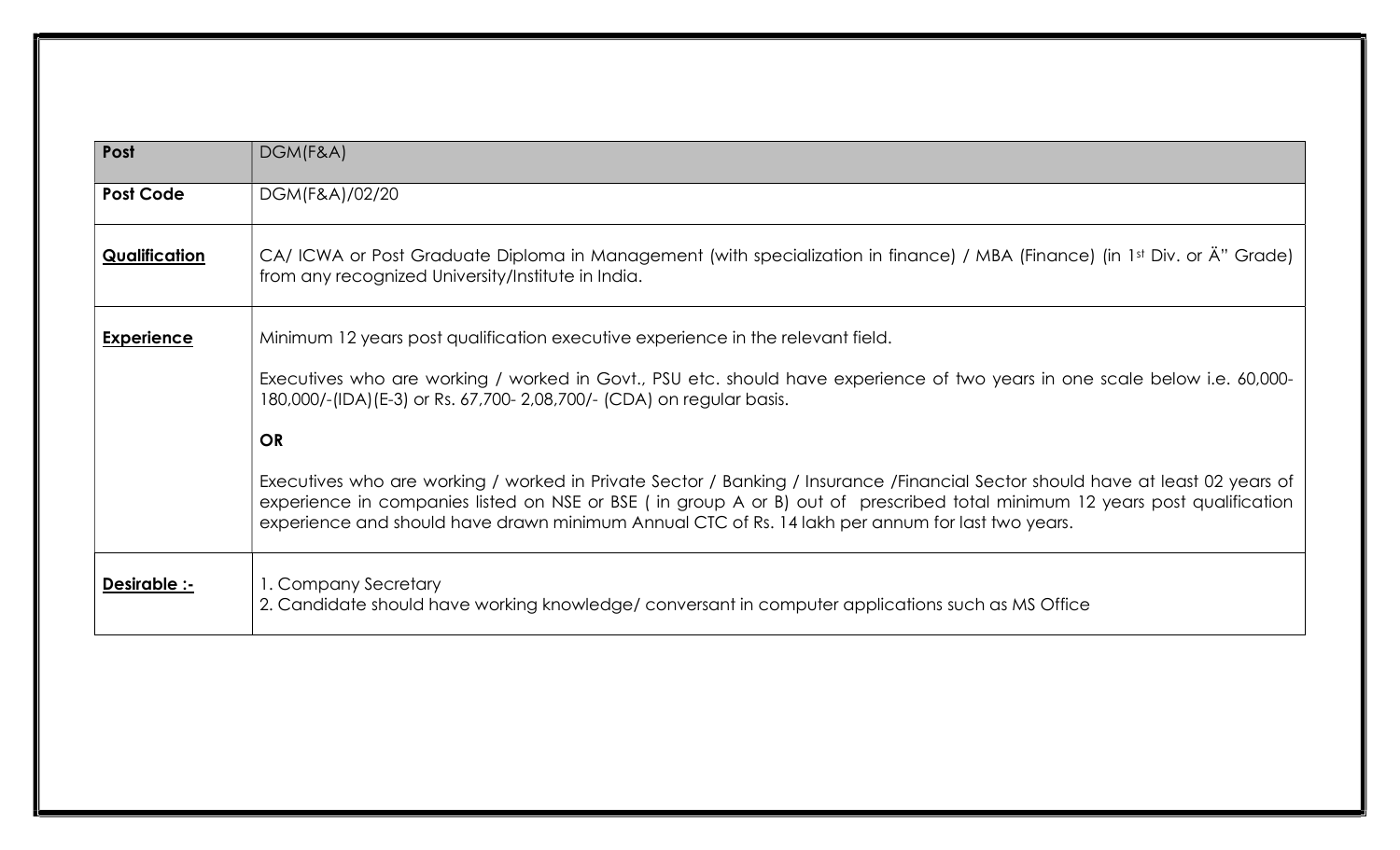| Post              | Manager(F&A)                                                                                                                                                                                                                                                                                                                                                        |
|-------------------|---------------------------------------------------------------------------------------------------------------------------------------------------------------------------------------------------------------------------------------------------------------------------------------------------------------------------------------------------------------------|
| <b>Post Code</b>  | Mgr(F&A)/03/20                                                                                                                                                                                                                                                                                                                                                      |
| Qualification     | CA/ICWA or Post Graduate Diploma in Management (with specialization in finance) / MBA (Finance) (in 1st Div. or Ä" Grade)<br>from any recognized University/Institute in India.                                                                                                                                                                                     |
| <b>Experience</b> | Minimum 5 years post qualification executive experience in the relevant field.<br>Executives who are working / worked in Govt. PSU etc. should have experience of two years in one scale below i.e 40,000-                                                                                                                                                          |
|                   | 1,40,000/-(IDA)(E-1) or Rs. 56,100-1,77,500(CDA) on regular basis.                                                                                                                                                                                                                                                                                                  |
|                   | <b>OR</b>                                                                                                                                                                                                                                                                                                                                                           |
|                   | Executives who are working / worked in Private Sector / Banking / Insurance / Financial sector should have at least 02 years of<br>experience in companies listed on NSE or BSE (in Group A and B) out of prescribed total minimum 5 years of post-qualification<br>experience and should have drawn minimum Annual CTC of Rs. 9 lakh per annum for last two years. |
| Desirable :-      | 1. Company Secretary<br>2. Candidate should have working knowledge/conversant in computer applications such as MS Office.                                                                                                                                                                                                                                           |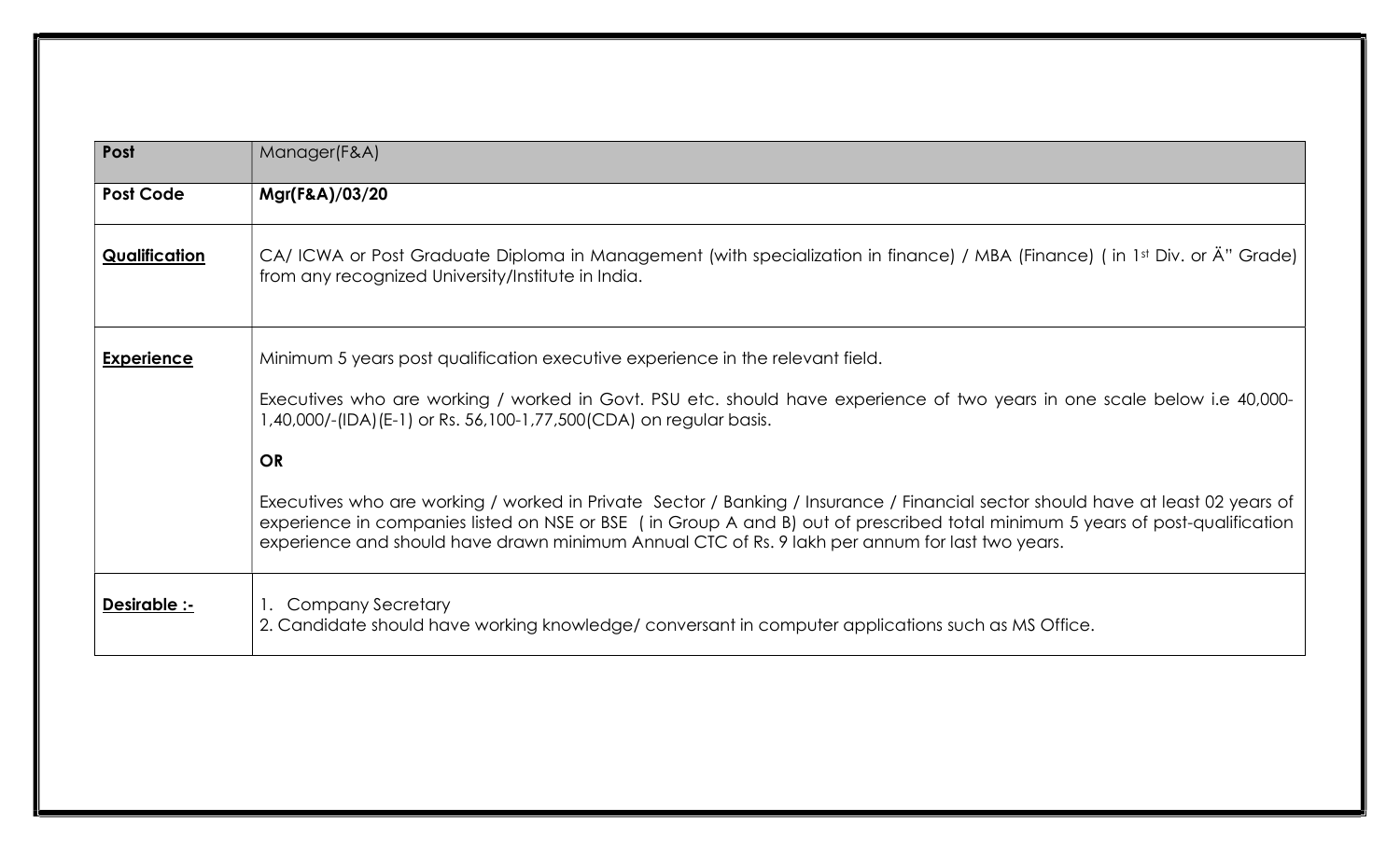| Post              | Assistant Manager(HR)                                                                                                                                                                                                                                |
|-------------------|------------------------------------------------------------------------------------------------------------------------------------------------------------------------------------------------------------------------------------------------------|
| <b>Post Code</b>  | AM(HR)/04/20                                                                                                                                                                                                                                         |
| Qualification     | MBA or PG Degree/Diploma in Management of minimum 2 years duration with specialization (major subject) in HR/Personnel<br>Management/IR/Labour Welfare from a recognized University/Institute with minimum 60% marks.<br>Degree in Law is desirable. |
| <b>Experience</b> | Post qualification experience of 02 years or above in the relevant field with annual CTC not less than 6 lakhs per annum                                                                                                                             |

| Post              | Assistant Manager (Ashok Travel and Tours)                                                                                                                                                                                                                 |
|-------------------|------------------------------------------------------------------------------------------------------------------------------------------------------------------------------------------------------------------------------------------------------------|
| <b>Post Code</b>  | AM(ATT)/05/20                                                                                                                                                                                                                                              |
| Qualification     | Full time 02 year PG Degree/Diploma in any discipline from any Govt. recognized University/Institute in India.                                                                                                                                             |
| <b>Experience</b> | Having 03 years of full time work experience in Tours/ Transport/Travel/Air Ticketing. Candidates having IATA qualification will be<br>added advantage for Airline Ticketing. Present/ Last drawn Annual CTC should not be less than Rs. 6 Lakhs per annum |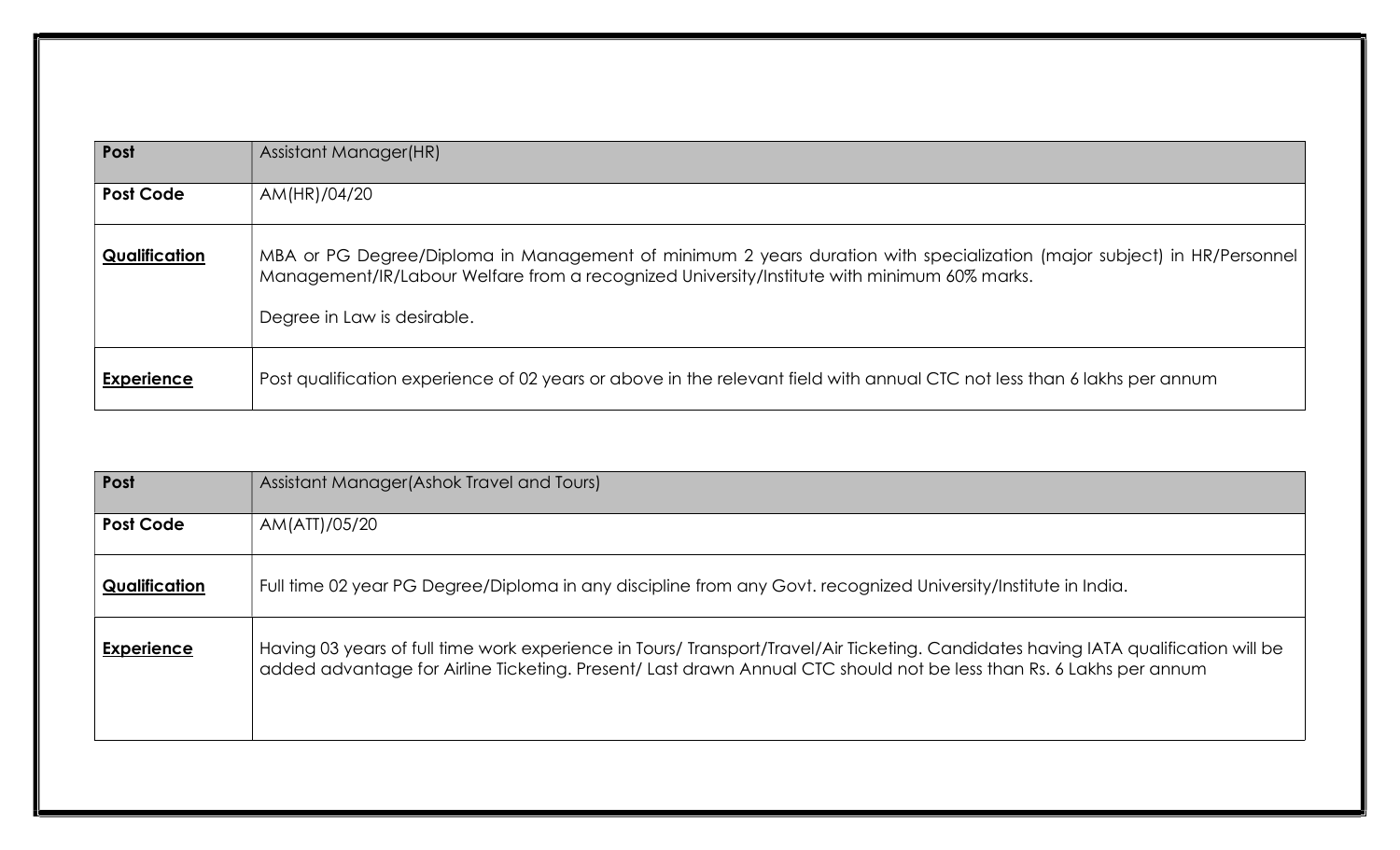## How to apply:

- i. Application should be submitted through OFFLINE mode only in the prescribed Application Form. Application form is available in downloadable form annexed with this advertisement on www.itdc.co.in. No online applications would be entertained.
- ii. Application should be sent in a cover super scribing the code along with the post and discipline applied for with Demand Draft (DD) of Rs. 500/-(candidates belonging to SC/ST & PH are exempted from this payment) in favor of **India Tourism Development Corporation Ltd., payable at New** Delhi and may be sent latest by 13.03.2020 in the Office of GM (HR), India Tourism Development Corporation Ltd., SCOPE Complex, Core-8, 4th Floor, Room No. 407, 7 Lodhi Road, New Delhi – 110 003.
- iii. Incomplete / unsigned applications or application received without photograph, demand draft, application fee (if applicable), self-attested copies of required certificates such as Educational Qualifications, experience, age, caste/community certificate or applications received after the last date (13.03.2020) will summarily be rejected without any communication to the candidate.
- iv. The candidates having work experience in Govt. / Semi Govt. /PSU should also enclose last drawn salary slip. For those with experience in Private sector should enclose proof of the annual CTC and also last drawn salary slip.
- v. Those working with government and Public sector undertakings/Banks etc must apply through proper channel or produce "NO OBJECTION CERTIFICATE" from their employer at the time of interview.
- vi. Age relaxation for SC/ST/OBC/PwD etc., shall be as per the govt. directives. Only those OBCs belonging to non-creamy layer of OBC, which are included in the central lists of OBC are eligible for the posts reserved for OBCs.
- vii. Mere eligibility will not vest any right on any candidate for being called for the interview. Management's decision in all matters will be final. No correspondence will be entertained from the candidates in connection with the process of selection/interview.
- viii.Applicants should give clear and complete postal address, email id and phone number for correspondence and the same shall be valid for at least two years after issuance of this advertisement. ITDC will not be responsible for any postal delay / wrong delivery/ non-delivery of any communication at any stage of the recruitment process. While ITDC will exercise due care to avoid errors in the conduct in all stages of the recruitment process, it shall not take any liability for any error as may inadvertently occur in the process.
- ix. Canvassing in any manner would entail disqualification of Candidature.
- x. ITDC reserves the right to cancel this advertisement and / or the selection process for the above post without assigning any reason.
- xi. Any corrigendum / addendum in respect of above advertisement shall be made available only on our official website www.itdc.co.in. No further press advertisement will be given. Hence prospective applicants are advised to visit ITDC website regularly for above purpose.
- xii. The cutoff date for considering the age & experience of candidate will be taken as 01.02.2020.